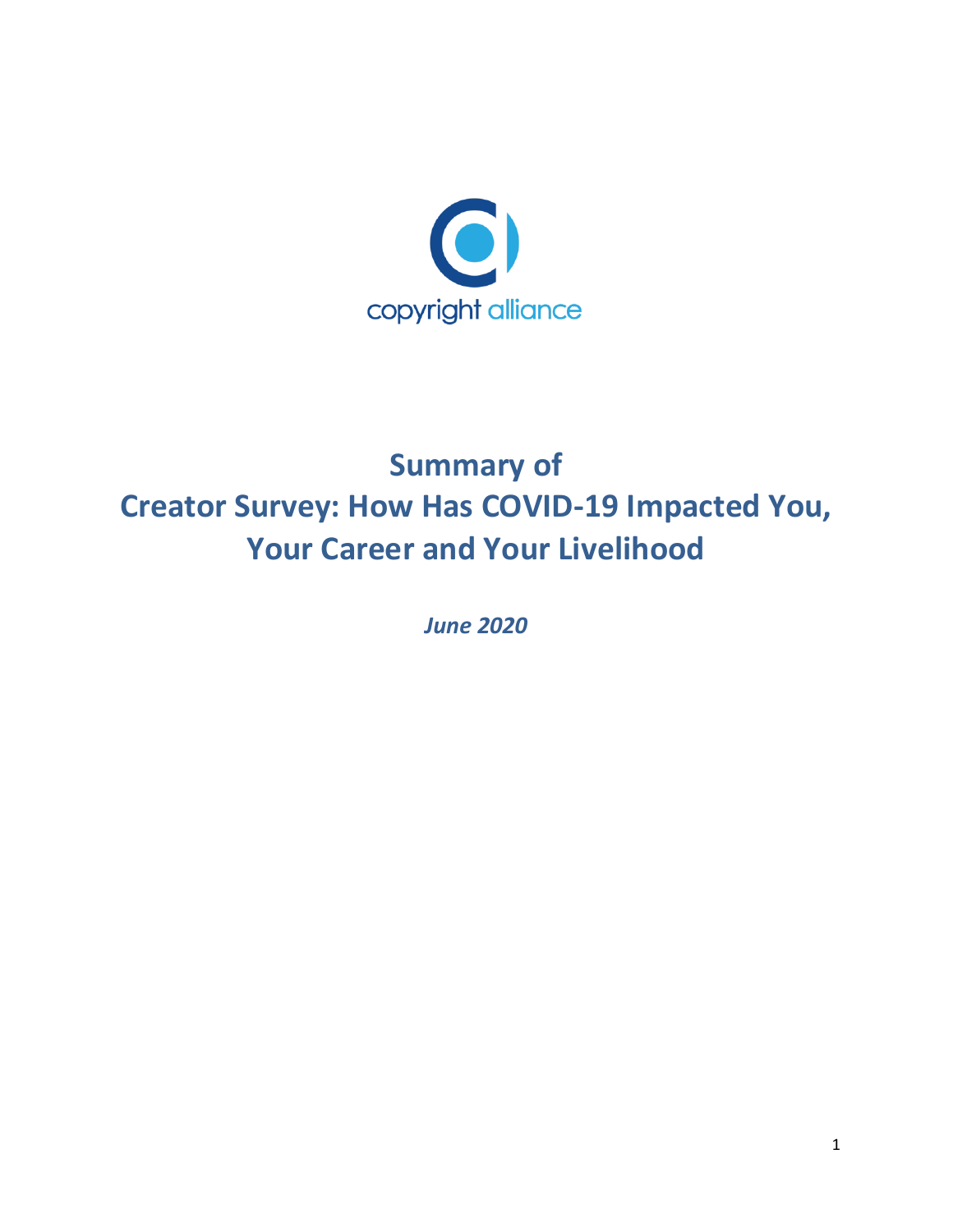## **Table of Contents**

| • Creators' Situations Versus National Average |  |
|------------------------------------------------|--|
| • Challenges Faced by Creators                 |  |
| • Relief Programs                              |  |
|                                                |  |
|                                                |  |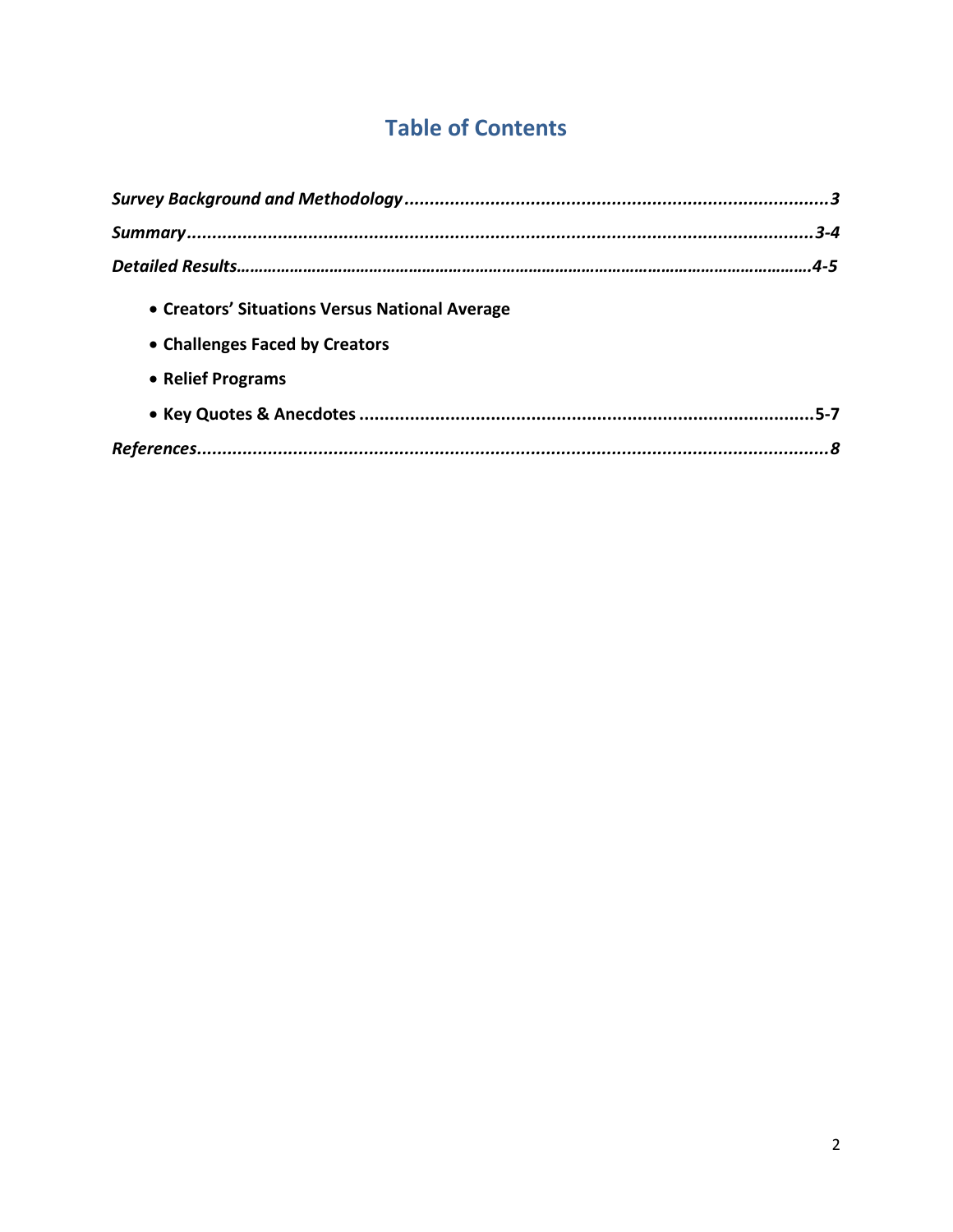## **Survey Background and Methodology**

<span id="page-2-0"></span>COVID-19 has seriously impacted the U.S. economy. Not only has the GDP annual rate turned negative for the first time in six years due to the economic impact of the pandemic (The White House), but jobless claims for the three months prior to the survey have also risen to more than 36 million (New York Times). Under these unsettling circumstances, the Copyright Alliance designed and disseminated a Creator COVID-19 Survey to better understand the professional and economic conditions of our creator members and creators at large across the country. Using a tool called Survey Monkey, we received 649 responses across a span of 25 days. During this period, the survey was amplified via email and social media channels and included both multiple choice and open-ended questions.

#### **Summary**

The Creator COVID-19 Survey garnered 649 responses from participants across the United States. It was conducted from May 19 to June 12, 2020 and consisted of 24 questions regarding how COVID-19 has impacted creator careers and livelihoods. The majority of survey participants were **photographers (33%), recording artists/performers (20%), authors (4.31%), illustrators/graphic designers (4.16%), music producers/audio engineers (4.16%), and songwriters/composers (4.01%).** The survey results reveal four key trends regarding creators as a result of the pandemic, illustrating just how severely impacted this group has been from a career and financial perspective (both now and in the future).

- **1. Creators are losing income.** 88% of the respondents' work income had declined, which is considerably higher than the national average of 43%. The highest share of respondents, approximately one third, had lost all of their income. 21% had lost 90% of their income. Overall, 83% of creators had lost more than half of their income. Because creators often have multiple jobs, many lost incomes in various areas. The top three areas where creators lost income were physical/digital work or copies of their work (44%), photoshoots (39%), and live performances (35%).
- **2. The majority of creators are facing challenges and difficulties.** 483 responses for openended questions suggested that one of the challenges is to secure jobs. Most of them expressed their difficulties and frustration by stating that their ability to earn an income or to secure work is being heavily impacted. Due to social distancing requirements during the pandemic, creators do not have access to studios, exhibitions, galleries, concerts, and theaters where they usually create and sell their works. Limited access to working places has resulted in losing jobs and income. Approximately half (46%) of creators have applied, or attempted to apply, for regular unemployment.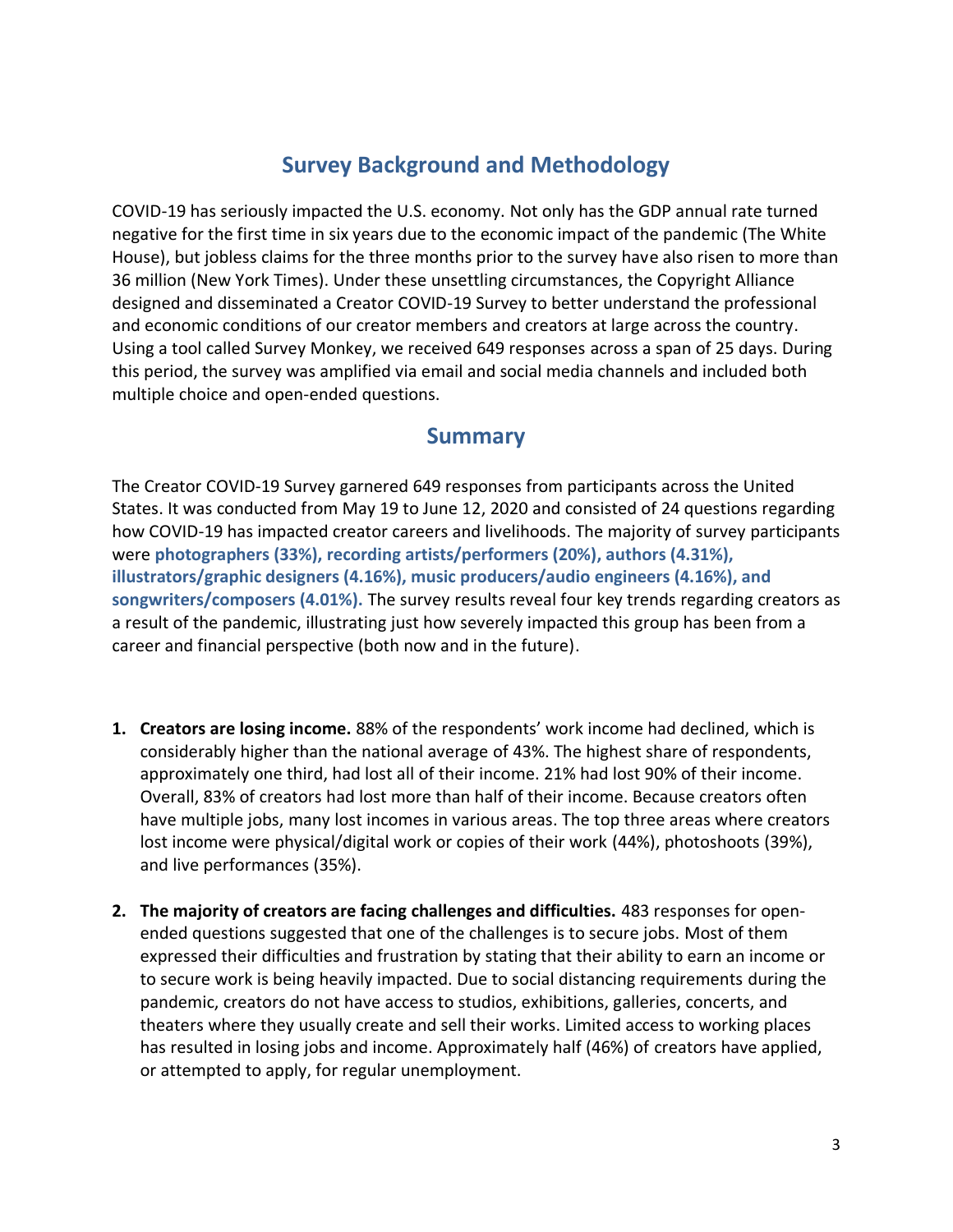- **3. Creators feel uncertain about the future.** 45% of respondents felt unsure about how soon they expected to return to a normal work schedule once states begin to reopen and social distancing restrictions are loosened. Creators also have no idea when clients will have new products to shoot, what budget clients will have to hire them with, when postponed assignments will be rescheduled, when music gigs will be rescheduled, or if the virus will still be threatening at that point. 20% of creators do not expect to immediately return to normal career schedules. Some creators want to wait until a vaccine or cure is available because they think that whether or not they can restart their work depends on how comfortable and safe the public feels.
- **4. Creators seek more information about financial support.** Approximately 40% of the creators surveyed have applied, or attempted to apply, for Pandemic Unemployment Assistance (PUA) for independent contractors and freelancers. Among them, 48% were approved for the application, but some creators were confused and found conflicting information during the application process. Many creators are not familiar with relief programs besides PUA, such as the Paycheck Protection Plan (PPP), an Emergency Disaster Loan, or Emergency grants or loans from a private foundation or fund. Many creators are looking forward to receiving more help and information about any or all programs mentioned above.

## **Detailed Results**

<span id="page-3-0"></span>**Creators' Situations Versus National Average:** According to the survey, 44% of creators typically submit the 1099 tax form (typically used to report payments made to independent contractors). 15% of creators submit W2 form (typically used for employees). 40% of creators submit both. This group of data suggests that most of the creators are self-employed. Many creators are business owners and independent contractors while also serving as employees of other companies or organizations. According to the U.S. Small Business Administration, American small businesses are encountering an unprecedented economic decline due to the COVID-19 outbreak. Creators, especially those who are running their own small business, are facing more difficulties than people working in other areas.

It is inevitable that people's lives would be affected because of the COVID-19 pandemic, but the vast difference between the national average income loss and creators' income loss suggests that creators have been especially affected. According to the data from *Statista*, as of May 31, roughly 13% of those surveyed in the United States had lost all of their income over the four weeks following the start of the pandemic, while 33% of creators reported a total loss of income, which is a nearly 20% difference. 32% of people in the United States lost more than half of their income, whereas 88% of creators reported the same. According to the U.S. Bureau of Labor Statistics, the national unemployment rate prior to May 2020 was 13.3%, while 46% of creators have applied, or attempted to apply, for regular unemployment, and only 45% of those applications have been approved. In sum, creators face an unemployment rate much higher than the national average.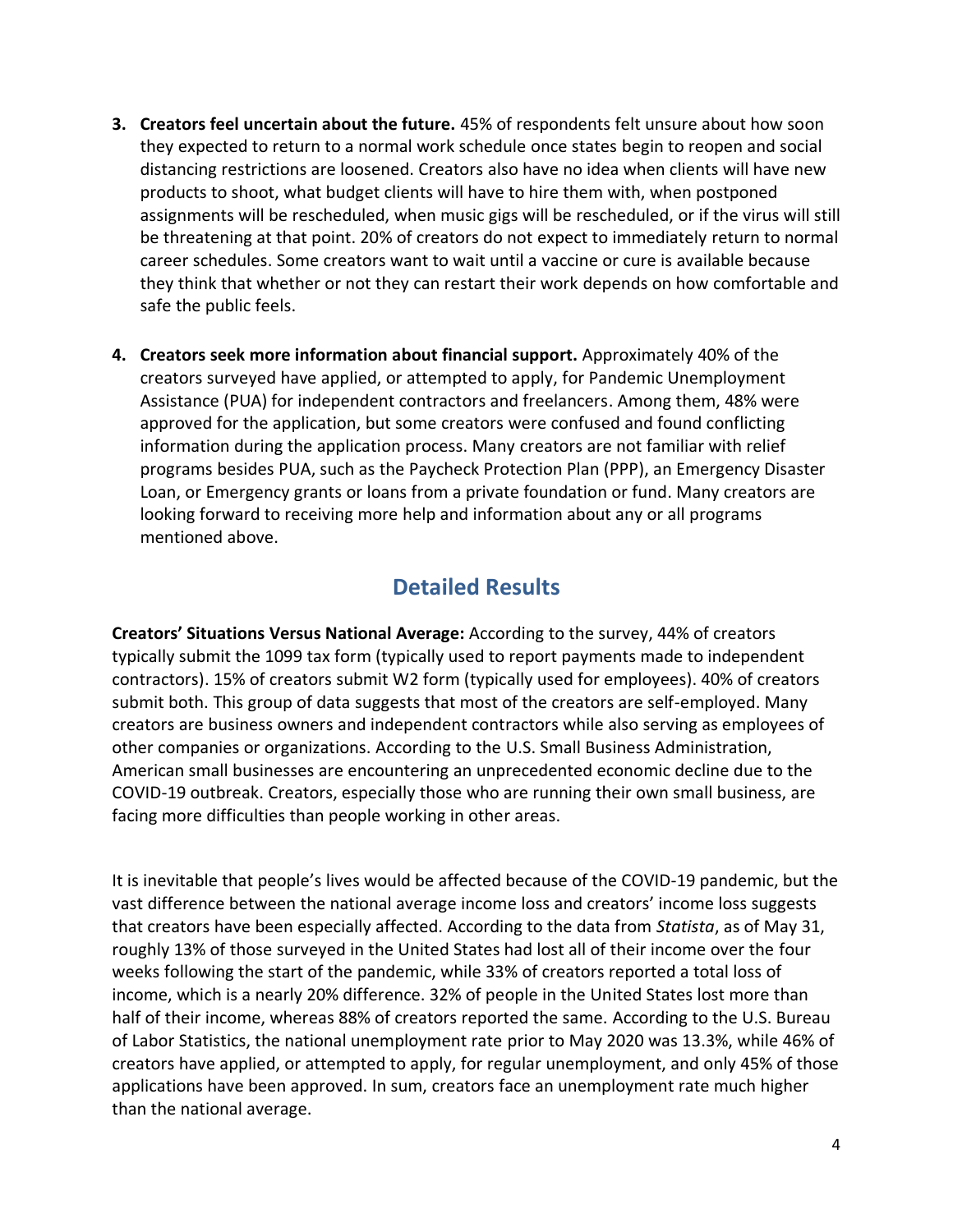<span id="page-4-0"></span>**Challenges Faced by Creators:** While major sources of income for creators before the pandemic involved selling their own work or art, many revealed that they have lost their income due to restriction policies during COVID-19. Those impacted include creators with jobs involving inperson contact. Among survey comments received was the following from an event photographer: "With weddings and concerts/large events being canceled, I no longer have the ability to work."

Answers from respondents also showed that the situation is equally uncertain for art performers, teachers, and tour guides. Although many creators had multiple jobs before the pandemic, COVID-19 restrictions often forced all of their jobs to shut down. Another creator revealed that "As an architectural photographer, clients are reluctant to allow my company into their residence or business; as a teacher, students are reluctant to attend workshops or seminars; as a photographic artist, the studio and wet lab I use to create fine art and to create analog prints has closed down." In addition to the job crises, many found having a family to support made the situation worse: "I was in the beginning stage of pushing my brand and what little money I did have to start my projects went [toward] the children in my household."

<span id="page-4-1"></span>**Relief Programs:** Creators also need relief programs to ease their financial difficulties. Although many creators have already received benefits from one or more relief programs provided by the government or private funds, a number of creators suggested they did not get the amount of money promised or anticipated. According to one creator: "I was approved for the special PAU extra \$600 per week as an independent contractor/gig performer, but I have only received 6 of those payments and the past 6 weeks of payments have NOT included my PAU \$600/week as required." Other creators gave up applying to relief programs due to eligibility issues and other considerations, such as "I found a lot of conflicting eligibility"; "I could not get through to my bank"; "I could not get through to my accountant"; "I could not get through or get cohesive answers to any of my questions"; and "I gave up." Many more creators were not familiar with relief programs and desired to receive more reliable information.

#### **Key Quotes & Anecdotes**

#### **Q7: Please explain how social distancing/shelter at home restrictions have impacted your ability to earn an income/secure work as a creator:**

*"We mainly work in licensing original works for entertainment marketing. As our clients' projects [became] frozen [or] were canceled, our business as we know it dried up. As of the end of May, we are 35% down for the year. We employ composers and a sound designer, as well as musicians… throughout the year, so our lack of work has impacted their ability to earn, too. It's been really tough."*

*"In addition to not being able to shoot commissioned work due to social distancing requirements, I am unable to shoot travel images (my primary focus). Even shooting nature images has been impacted since local state parks where I shot regularly are crowded, parking lots full and since I am at additional risk due to preexisting health issues, the risks inherent in being unable to maintain a 6-foot distance throughout a hike and the fact that I can't remain in*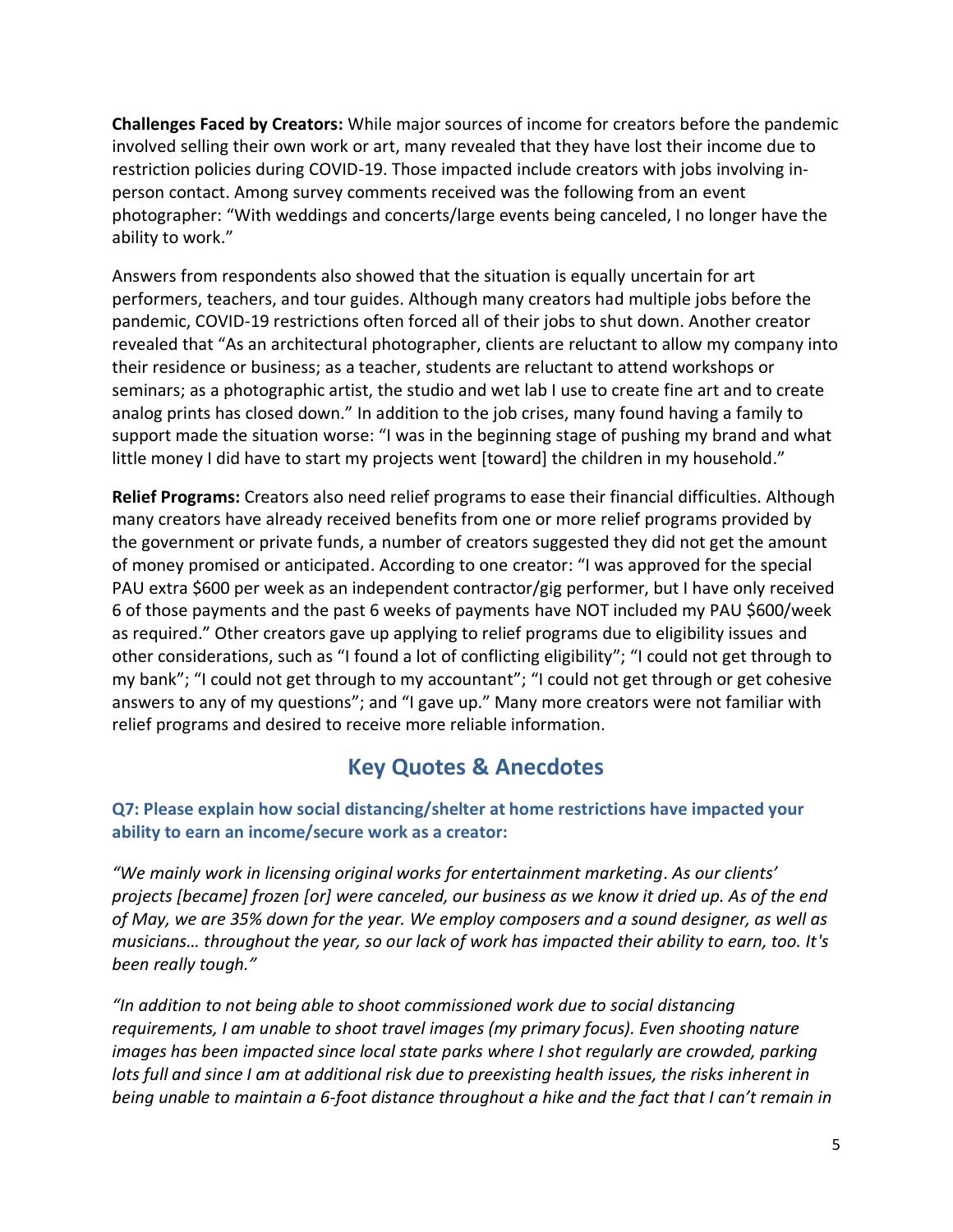*one location (along with hiking for any length of time) makes photography more difficult and risky."*

*"Social distancing has decimated my business entirely. I'm a professional musician, composer, music instructor, recording session artist, and sideman, as well as a touring road musician. Every one of my teaching opportunities at music camps I teach regularly, all of my concert dates with the different bands I perform with, as well as several already scheduled master recording sessions, have been totally canceled. I haven't been able to even have any rehearsals with other musicians to create new songs and arrangements. I attribute all of these negative impacts on my career and ability to make a living to the COVID-19 related cancellations and the lockdowns and social distancing."*

*"We haven't been able to go into the studio to record music for almost 3 months. It's too high risk of an environment given that many of the rooms are tightly sealed to prevent sound leakage. The closure of independent retailers, canceling of all live in-person music, and closure of restaurants/bars caused the independent music scene to be economically gutted. Without much income, independent musicians' budgets for recording and mixing albums were depleted greatly, and therefore work for us dried up significantly. For artists on labels, the loss of income from both music and merchandise sales meant that they slashed all of their recording budgets as well."*

#### **Q9: Once states reopen and social distancing restrictions are loosened, how soon do you expect to return to a normal work schedule (and why)? Please elaborate below.**

*"A lot of my income comes from close interaction with students and the public. I don't know when various institutions will have policies in place to reopen these types of activities. Additionally, I help care for several elders, have family in high risk categories, and have some underlying health risks myself. It's not just if and when the institutions with whom I work will reopen, it's also the risk assessment for myself and my loved ones."*

*"Most of my work is within the events industry. The biggest sector outside of that is healthcare, almost all of it in the spring. Large conferences of 5K – 35K attendees such as I normally work may well not return until spring of 2021… I don't know that I can make it until next spring on Pandemic Unemployment. I've applied for all of the local artist relief programs I could find… but the need was so overwhelming here the money ran out. All of the small business emergency relief [government] stuff I applied for was initially pending, then shut down as well… frankly, I'm overwhelmed and begging for help can turn into a full-time job that doesn't look like a sustainable option going forward. Honestly, in this climate I feel screwed and like the best thing for me to do is build a better vehicle and learn how to drive it or go under. Changes in our industry… have created an environment where artists are even more at risk than ever… I fear this will be the end of my photography business and life as a professional photographer."*

**Q22: What would you like others to know about your employment experience and challenges during the COVID-19 crisis?**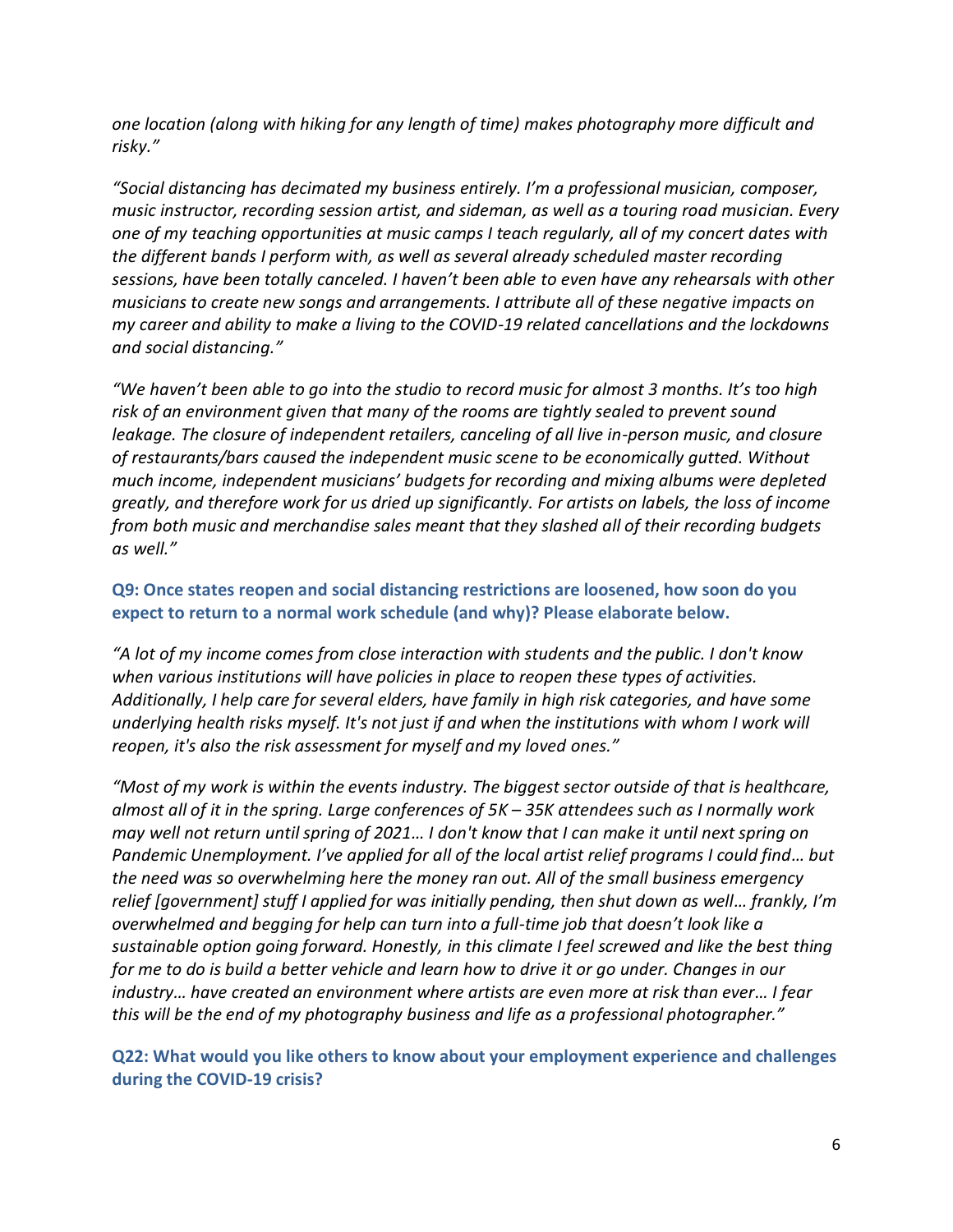*"I'm 62 this year and considering early social security as well as looking for a remote job in another field and giving up my career due to the uncertainty about when I can return to work. I don't want to take PPE away from medical professionals so I can work and being at risk due to preexisting health conditions means even taking images for fine art and potential licensing is tricky and risky…Fees from licensing my work have dropped precipitously since the crisis began, agencies have gone under and the largest one has dropped commissions by close to 75%, making non-assignment work most likely unsustainable even when/if I'm able to go back to travel photography (my bread and butter). I need career guidance and support to find a way to succeed in this new reality."*

#### **Q23: What resources / services / assistance would you find to be most valuable at this time?**

*"Federal support for artists is necessary. We are hustlers by nature. We have to be, to make it in this business during the best of times. But, not being able to leave the house (never mind get on a plane and fly which is a HUGE part of our livelihood) is making it impossible to make ends meet. The fact that our industry will likely not be able to get back to normal for years or until there is a vaccine means that we will likely lose many important voices and artists because we will not be able to continue to feed ourselves and our children."*